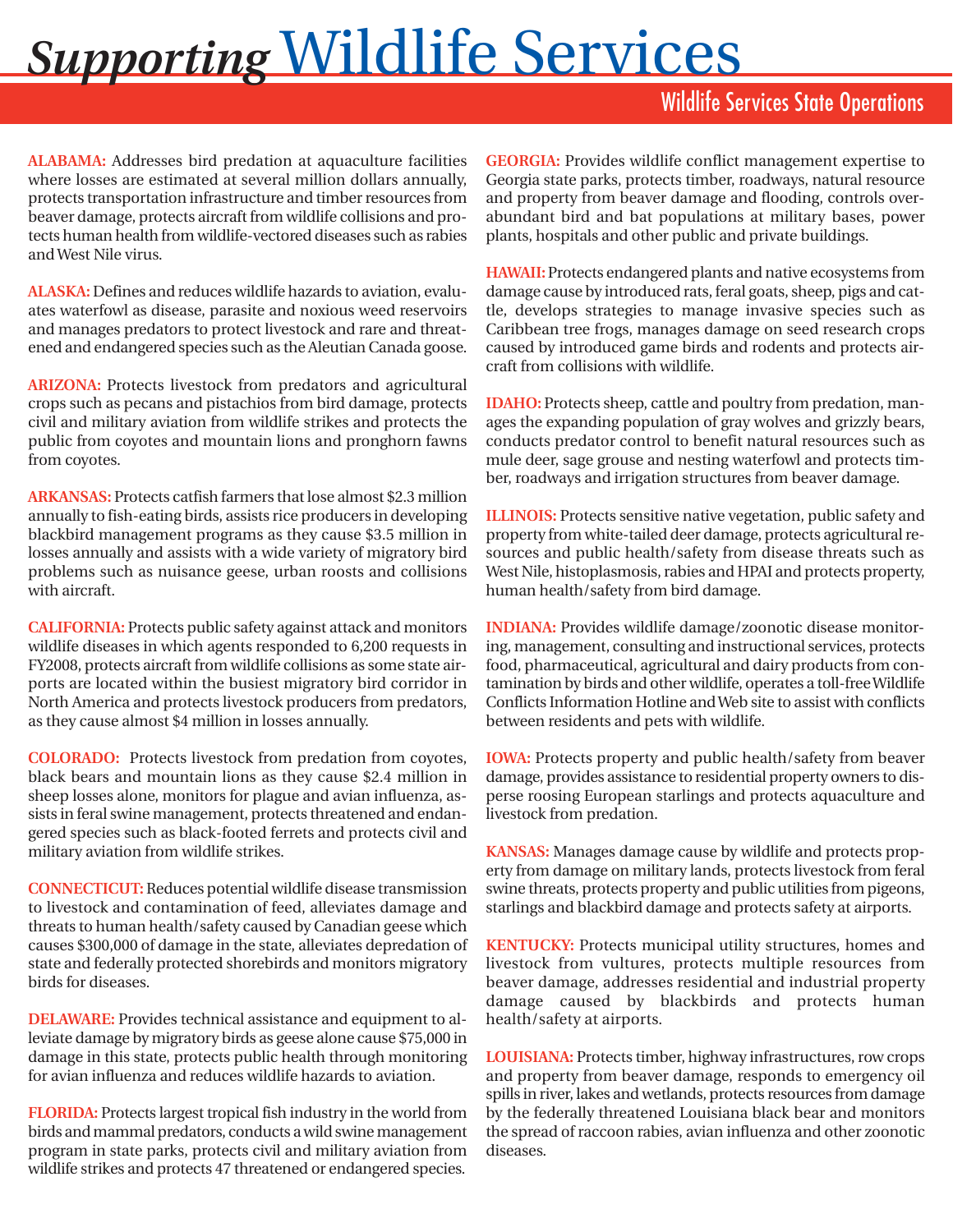## Wildlife Services State Operations

**MAINE:** Protects commercial timberlands, state and municipal roads and highways from beaver damage, protects drinkingwater reservoirs from fecal contamination caused by gulls, protects agricultural crops and monitors wildlife diseases such as chronic wasting disease, rabies and avian influenza.

**MARYLAND:** Educates the public about wildlife, reduces wildlife hazards to aviation, protects natural resources and reduces nutria damage to the Chesapeake Bay and manages problems cause by Canada geese, white-tailed deer and vultures.

**MASSACHUSETTS:** Protects piping plovers and other shorebirds that nest on beaches from predators, monitors zoonotic diseases, reduces threats to human health/safety and property damage from geese and gulls, protects produce from wildlife damage and protects human health/safety at airports.

**MICHIGAN:** Assists federal and state agencies to eradicate bovine tuberculosis which has an estimated \$121 million impact to livestock producers over 10 years, reduces starling damage at dairies and feedlots, manages conflicts between wolves, humans and livestock and reduces wildlife hazards to aviation.

**MINNESOTA:** Investigates complaints of wolf depredations and implements non-lethal and lethal means to reduce predation, protects multiple public resources from double-crested cormorants, prevents the transmission of wildlife diseases to other wildlife, domestic animals and humans and manages damage caused by beavers.

**MISSISSIPPI:** Reduces the damage caused by fish-eating birds to the state's aquaculture industry which experiences \$5 million annually in losses, protects property and public health/safety from beaver damage, teaches college and education courses on wildlife damage management and protects civil and military aviation from wildlife strikes.

**MISSOURI:** Protects property and agriculture crops from wildlife damage, provides early detection of mosquito-born viruses and other wildlife diseases, protects property, livestock and natural resources from feral swine and protects property owners and industrial sites from damage caused by large bird roosts and droppings.

million in losses to the state's sheep industry, protects threatened mal **MONTANA:** Protects livestock from predators which cause \$1.2 and endangered species and other wildlife resources and monitors wildlife-borne diseases like plague, avian influenza and rabies.

**NEBRASKA**: Protects crop lands, water impoundments, trees and roads from beaver damage, protects feedlots, industrial equipment, ethanol facilities and property from bird damage and protects public health from wildlife-borne diseases.

**NEVADA:** Protects native wildlife from excessive predation, protects livestock from predation, manages wildlife hazards to aviation and protects public health/safety and property in urban areas.

**NEW HAMPSHIRE:** Protects agricultural commodities and property from bear and deer damage, protects civil and military aviation from wildlife strikes, protects endangered species from habitat loss and predation and manages wildlife diseases.

**NEW JERSEY:** Conserves rare, threatened and endangered birds from predation, manages agricultural damage caused by blackbirds and starlings, protects property and public health/safety from damage associated with Canadian geese and protects civil and military aviation from wildlife strikes.

**NEW MEXICO:** Protects crops, pasture, turf and human health from damage associated with prairie dogs, protects crops from damage caused by Sandhill cranes and geese, verifies depredation and implements management actions associated with Mexican wolves and protects livestock from predators.

**NEW YORK:** Reduces double-crested cormorant impact to fisheries and rare species saving 5,000 jobs and \$171 million in revenue for a four-county area, increases milk production and profits at dairies by reducing European starlings, reduces public health threats from raccoon rabies and protects property from urban crow roost damage.

**NORTH CAROLINA:** Protects municipal water treatment plants and county and city parks and golf courses from damage by Canadian geese, assists diary farmers concerned with starling damage, monitors the feral swine population and protects property and public health/safety from beaver damage.

**NORTH DAKOTA:** Mitigates coyote predation on livestock, manages blackbird damage to sunflowers, protects civil and military aviation from wildlife strikes and protects property and public health/safety from beaver damage.

**OHIO:** Protects the public, domestic pets and livestock from rabies, protects livestock from black vulture and coyote predation, protects public safety and property damage from wild birds and controls wildlife vectors of rabies, pseudorabies and brucellosis.

**OKLAHOMA:** Protects livestock from predation which causes \$5.6 million annually in damage to the state's cattle industry, manages damage caused by feral swine to crops, natural resources and animal health and monitors for wildlife-borne diseases.

**OREGON:** Protects livestock and crop resources from mammalian and avian predators which caused \$158 million in lost crops in 1997, protects the timber industry from bear and beaver damage, assists the transportation department to complete highway infrastructure while minimizing impacts on migratory birds and protects threatened and endangered species such as the plover from predators.

**PENNSYLVANIA:** Protects habitat, property and human health/safety from over-abundant deer population and Canadian geese, manages fish-eating birds that damage the aquaculture industry and protects public health, livestock and wildlife from rabies.

**RHODE ISLAND:** Protects buildings from gull, crow and pigeon damage, protects property, agriculture and vegetable crops from Canadian geese and develops a collaborative support network to assist in the management of wildlife hazards at airports.